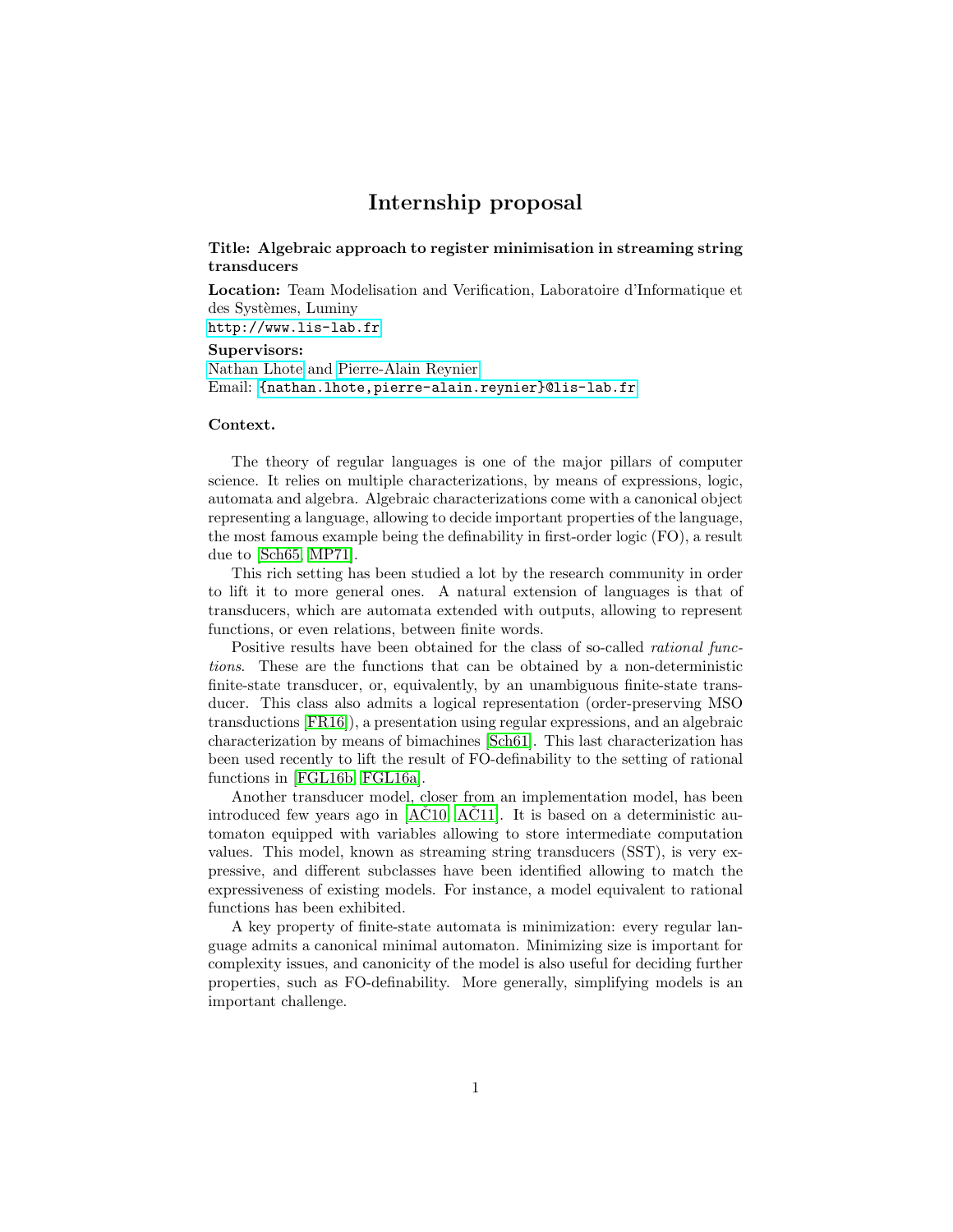### Objectives.

The general objective of this internship is to investigate the use of bimachines for model simplification for the class of rational functions.

Numerous simplification problems can be addressed:

- the class of multi-sequential functions corresponds to functions that can be realized as a finite union of sequential functions (realized by a one-way deterministic transducer). A characterization of these functions exists, but is based on a pattern of the transducer [\[JF18\]](#page-2-6). Is it possible to decide this class directly on the bimachine of the function?
- a further question, related to multi-sequential functions, corresponds to minimize the size of the union. This has been addressed recently, again using a pattern, with links to register minimization of some class of SST in [\[DJRV17\]](#page-1-2). It would be interesting to have another approach directly based on bimachines.
- last, a more ambitious perspective consists in studying the register minimization problem for the class of SST corresponding to rational functions. This problem has been solved in [\[DRT16\]](#page-1-3), again using a pattern on the transducer, characterizing whether the function can be expressed using at most k registers. Being able to express this property directly on the bimachine would be an important achievement.

# References

- <span id="page-1-0"></span>[AC10] Rajeev Alur and Pavol Cerný. Expressiveness of streaming string transducers. In Foundations of Software Technology and Theoretical Computer Science (FSTTCS), volume 8 of LIPIcs, pages 1–12. Schloss Dagstuhl - Leibniz-Zentrum fuer Informatik, 2010.
- <span id="page-1-1"></span>[AČ11] Rajeev Alur and Pavol Černý. Streaming transducers for algorithmic verification of single-pass list-processing programs. In Proc. of the 38th ACM SIGPLAN-SIGACT Symposium on Principles of Programming Languages, POPL 2011, pages 599–610. ACM, 2011.
- <span id="page-1-2"></span>[DJRV17] Laure Daviaud, Ismael Jecker, Pierre-Alain Reynier, and Didier Villevalois. Degree of sequentiality of weighted automata. In Proc. 20th International Conference on Foundations of Software Science and Computation Structures (FoSSaCS 2017), volume 10203 of Lecture Notes in Computer Science, pages 215–230. Springer, 2017.
- <span id="page-1-3"></span>[DRT16] Laure Daviaud, Pierre-Alain Reynier, and Jean-Marc Talbot. A generalised twinning property for minimisation of cost register automata. In Martin Grohe, Eric Koskinen, and Natarajan Shankar, editors, Proceedings of the 31st Annual ACM/IEEE Symposium on Logic in